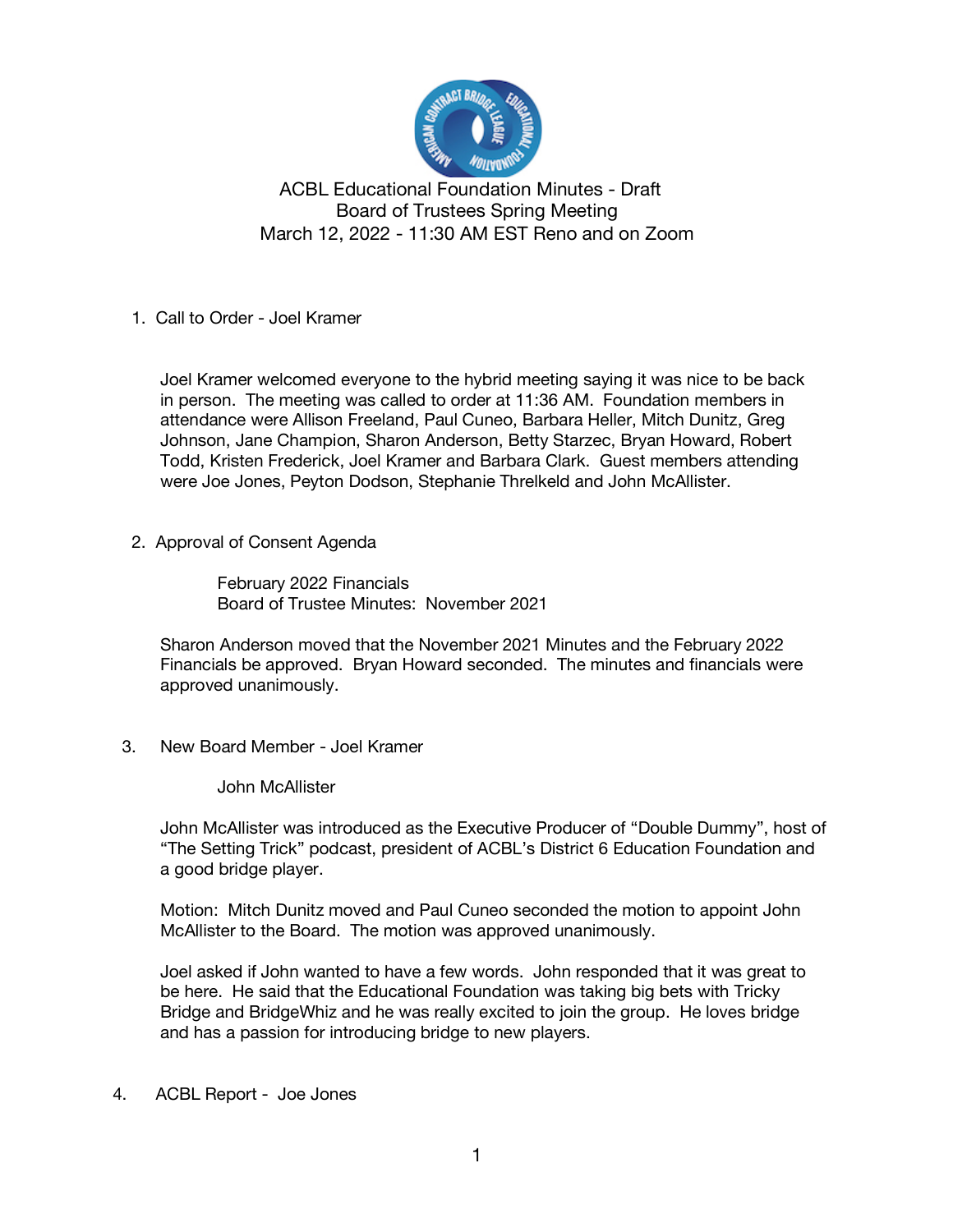

 Joe Jones was allowed to present ACBL updates at this time due to his busy schedule. He too was very happy to be back face to face. He began with good news of several years of successful finances. Last year 2.6 million was netted due to online play,

 investment portfolio doing well, taking advantage of COVID tax credit for employees. Membership is down but we are resilient and he's optimistic as we get back to face to face. Club play is flat, 1,000 operating now as opposed to 2,500 before. Tournaments are struggling, 50% of pre-pandemic rates. Austin was good although we lost money. Hopes Reno will be better, we already met our room block obligation. People are enthusiastic about being back. Lots of work in marketing and research, testing ideas. Trying to get people back.

 Serious issues with IT, crises mode. Replaced 90% of staff. New people are getting up to speed. Legacy Systems are a big problem that everyone knows about. Greg asked for clarification regarding the nature of issues. Systems to support online play, data issues, codes keep breaking, lots of data not cohesive. Effects ability to serve membership, master point calculations, My ACBL. No one thing, pretty pervasive. Five or six new people on staff, using some third party people. More information in the next months. Legacy AS 400 System, wants to get off. Takes time to fix and move forward.

 Discipline not moving fast enough. Huge issue. Members don't want to play online if they feel they're being cheated. Lots of outstanding cases. Hopes this will turn around by summer. Lots of positive results.

 Mitch Dunitz asked about tracking memberships, how are they bringing in new members and how effective are ACBL and ACBLEF programs. Joe agreed that this is important and has some data on new members. New members are 40% of pre-pandemic level and losing more. Stephanie Threlkeld is the Education liaison. Wants to work hand in hand with the Foundation. On tracking, understanding membership, results data. Mitch, important for fundraising, how are you bringing in new members; quantifying if progressing. Graphs reflect progress over the years.

 Sharon Anderson wants to hear goals and tactics for marketing - Bridge Education, Teaching, Increasing the fun! It's strategic from the Foundation's perspective to work together. She suggested a task force of bridge players, teachers. Good for Joe Jones. A person has been added to the Education staff. Don't have solid marketing plans. Will be happy to share when developed. Stephanie is liaison. Task force with Stephanie and her staff.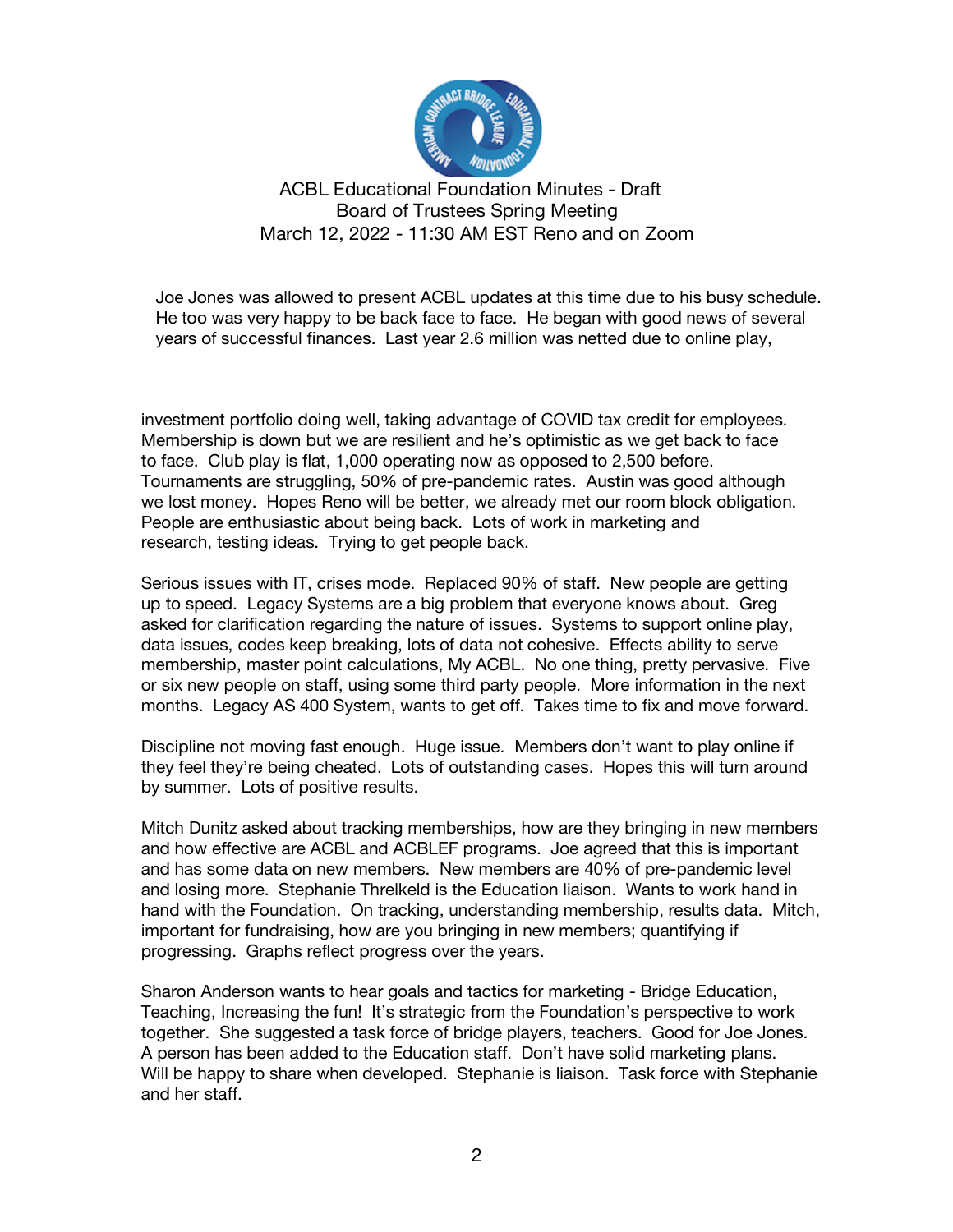

 Robert Todd - Adding the BridgeWhiz graduates will contribute. Stephanie thinks they are already able to track them. Robert was giving time to the ACBL. ACBL memberships, lists of names, play data will be shared. Will coordinate. Good time to follow up with IT.

 Stephanie, building back. Some universities have bridge classes. Robert - Regional Tournaments for college kids. Needs to reach out to tournaments in advance.

 Betty Starzec mentioned a pamphlet called Adventures in Duplicate by Edith McMullin. Helped transition. Place to start. Nice graphics, explained process. Could be updated. Nothing on bidding. How much fun duplicate is, master point rankings. ABTA members asked where it was. Joel said can be updated digitally.

Joel thanked Joe and wished him luck in all that he is doing.

5. Executive Director's Report - Kristen Frederick

 Kristen shared her report with board members as a pre-read. She's reporting what we accomplished. Raised 161,000 this year as opposed to 70 year before. 101 Major Gifts vs 53. Exceeded Major Donor goal. Picked up 76 new members. BridgeWhiz parents becoming part of the program, giving honorary gifts to their kids. Expecting to graduate 400 kids from BridgeWhiz class of 2021 with some additional ones from winter class. Plans to increase the number of middle schools, including home schooled, charter schools.

 Social Bridge had 13,000 visitors to the site. Five thousand went on to play on Trickster. Kristen thanked the ACBL Museum for articles. Increase in donors giving \$500 or more. Most important was to thank Mitch Dunitz for his gift of \$100,000 working with the Educational Foundation. Mitch was thanked for his work and his donation in honor of Stan Druckenmiller. Annual Report being sent to proof for accuracy. Kristen shared Mini Brochures - grants, assets, BridgeWhiz, Social Bridge Online. Please distribute. Please also distribute BridgeWhiz note cards, BridgeWhiz donor response self sealing envelopes.

 Thanks to ACBL for support during Educational Foundation month and a full digital day. Paul Cuneo was thanked for being instrumental again in making this happen.

 The Military Initiative is back on track. Patty Tucker will be traveling to Alaska with Colonel Lon Sunshine in June to teach bridge to service personnel and their families.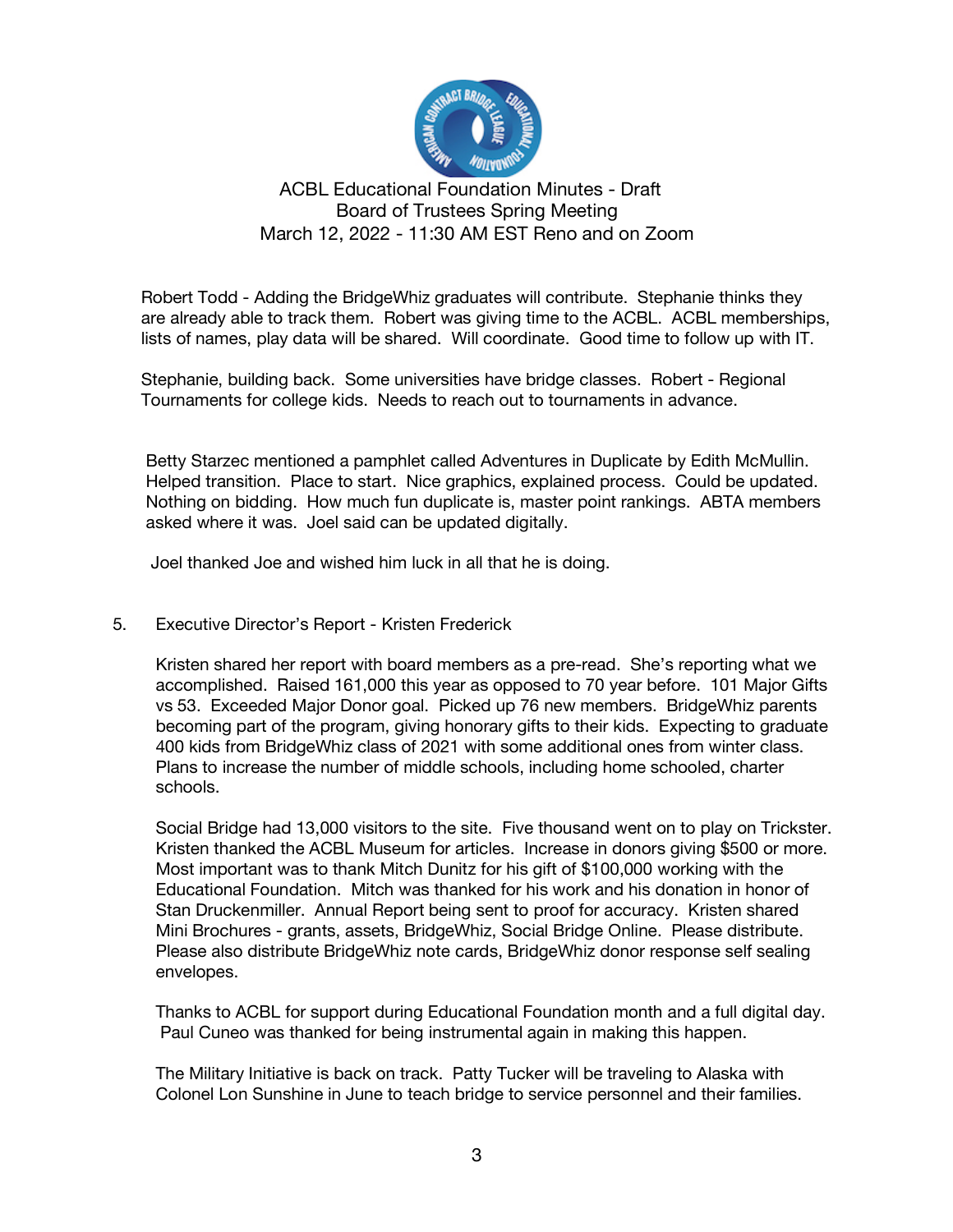

 Very proud to announce hiring of new part-time administrative assistant, Craig Ascher. Craig has outstanding credentials and works well with Kristen. His experiment will be performed on the International Space Station this spring.

 Sharon Anderson commented on Joel and Kristen visiting regional and sectional tournaments. Suggested having a task force of volunteers to think through ways to put the Foundation in their attention. Clubs are a good environment. Have you had conversations with BBO?

 Kristen - Just creating a digital format. Can provide to all regional directors. Could run north and south Regional Tournaments for BridgeWhiz. Youth Bridge Association will have tournaments.

 Joel - Had a Marketing Committee. Can get it going again. Purpose of regional visits is for fundraising, meeting with donors, many who do not attend nationals.

 Mitch suggested supporting Hall of Fame, two this year. We would be sponsors. Let's talk to Joe to organize. Speeches, posters, hand outs, captive audience, make immediate impact. Stephanie Threlkeld mentioned in reference to possible sponsorships of the Hall of Fame banquet, some have sponsored the cash bar or the bar for a certain time frame. Joel asked Stephanie and Kristen to follow up. We will do the sponsorship at the Hall of Fame.

There will be a major donor reception in Providence.

#### 6. Treasurer's Report - Paul Cuneo

Financial reports were included in Board pre-reads. Looking at 2021, you can see we had a good year. In 2022, Equity investments are down about \$150,000. The Foundation will not need to sell any equity investments to fund programs. The Finance Committee met. Our strategy is to hold and ride out the current volatility. The committee recommended to sale our bond funds. Interest rates will rise due to inflation and loses in bond funds will significantly increase. We have maintained a balance between equity and fixed income at 50/50. After selling our bond funds, we will build a bond ladder using US Agency and Treasury Bills yielding about 2% in the short term.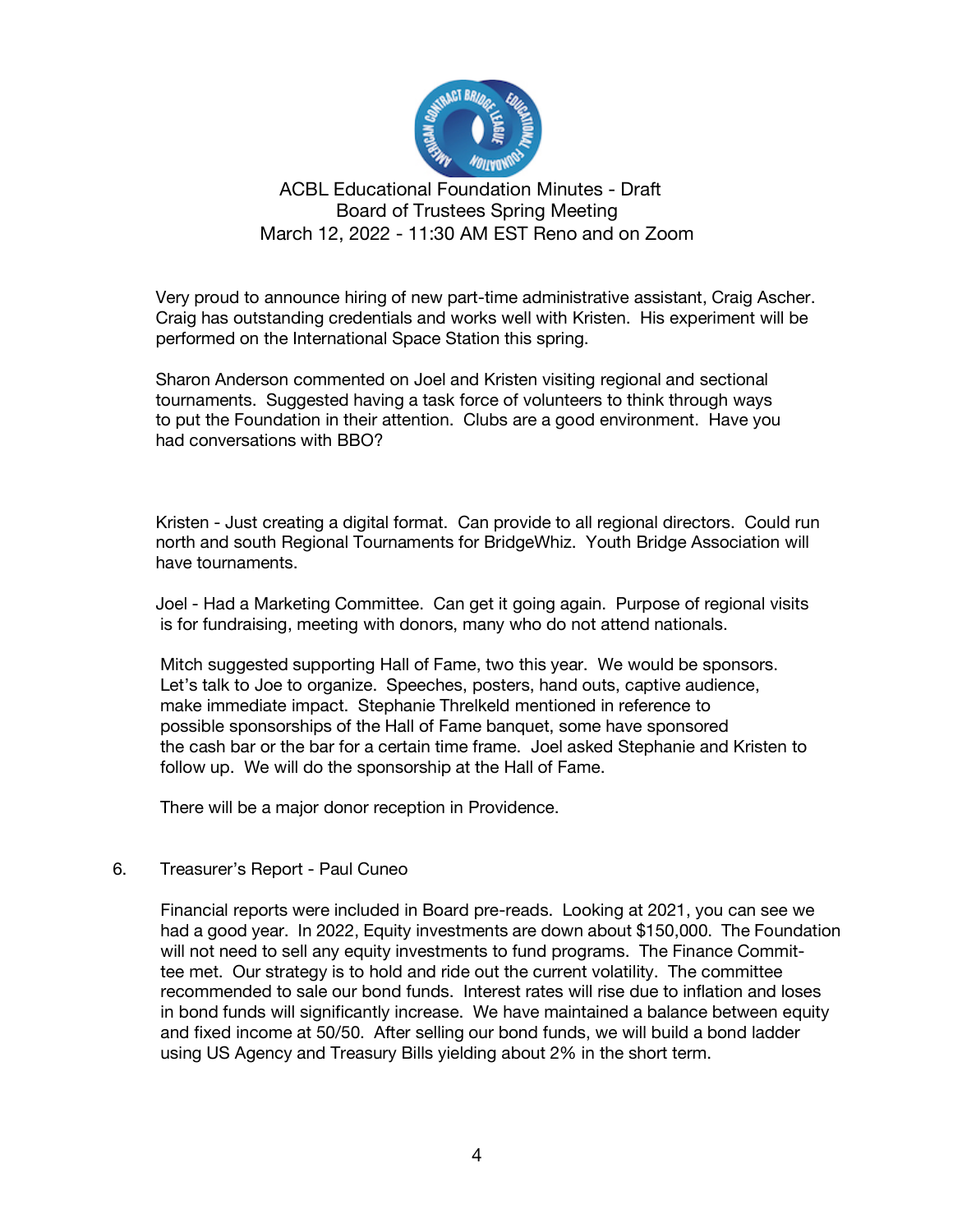

 John McAllister had questions, what's the mandate, how is money spent? Paul explained that the Program Committee recommends programs for funding. The Board approves an annual budget based upon recommendations. Paul shared names of the Finance Committee and said John was welcome to join. He asked what are our current assets and if there's a maximum amount that can be spent. We have about 2 million in assets. The Program Committee determines what is spent. The Board votes on the budget. Paul explained the role of the ACBL in distributing and tracking funds. The Finance Committee manages transactions, cash flow, paper trail. We have always had a clean audit. He's happy to discuss further if John would like.

7. Program Committee Report - Robert Todd

BridgeWhiz Update - Robert

 Digital Summer Camp Program - Kristen 2022 Grants Presentation - Robert 2021 Grants Awarded - Kristen Collegiate Initiative/Digital Teacher Training - Stephanie Threlkeld Three Year Plan - Robert & Joel

Robert provided an overview of the Foundation for the last couple of years. Program Committee agreed to significant increases in program planning and spending. Projected around \$250,000 for year two of BridgeWhiz including infrastructure building, costs related to software and administrative, personnel costs, administrator, was donated free year one, head teacher, part-time administrative assistant. Goal to grow programs, approximately \$440,000 in spending for 2022. \$400,000 already in pre-funded programs, College Bowl, Military, ABTA Teacher Grant. Not too many grants but wants to make decisions on grants not one time basis. Will need to continue fundraising.

BridgeWhiz - Introductory 20 week class. Introduce play events after first eight lessons. Improver class reinforces what was learned in first class. Summer camps - virtual only teachers already approved for kids. Supervised play for beginner level, \$125 per week.

What do we do for intermediate and advanced kids? Have teachers develop paid classes. Teachers developing sustainable classes, volunteers. Plans to work with ABTA connect kids to teachers. Trying to get them more engaged and into more bridge.

Future Goals - Planning to graduate 400 to 500 kids. Classes started in October with a January class for those whose emails went to SPAM. Kids play on Shark Bridge. Took seed curriculum, teachers improving and working on finished product. Creating open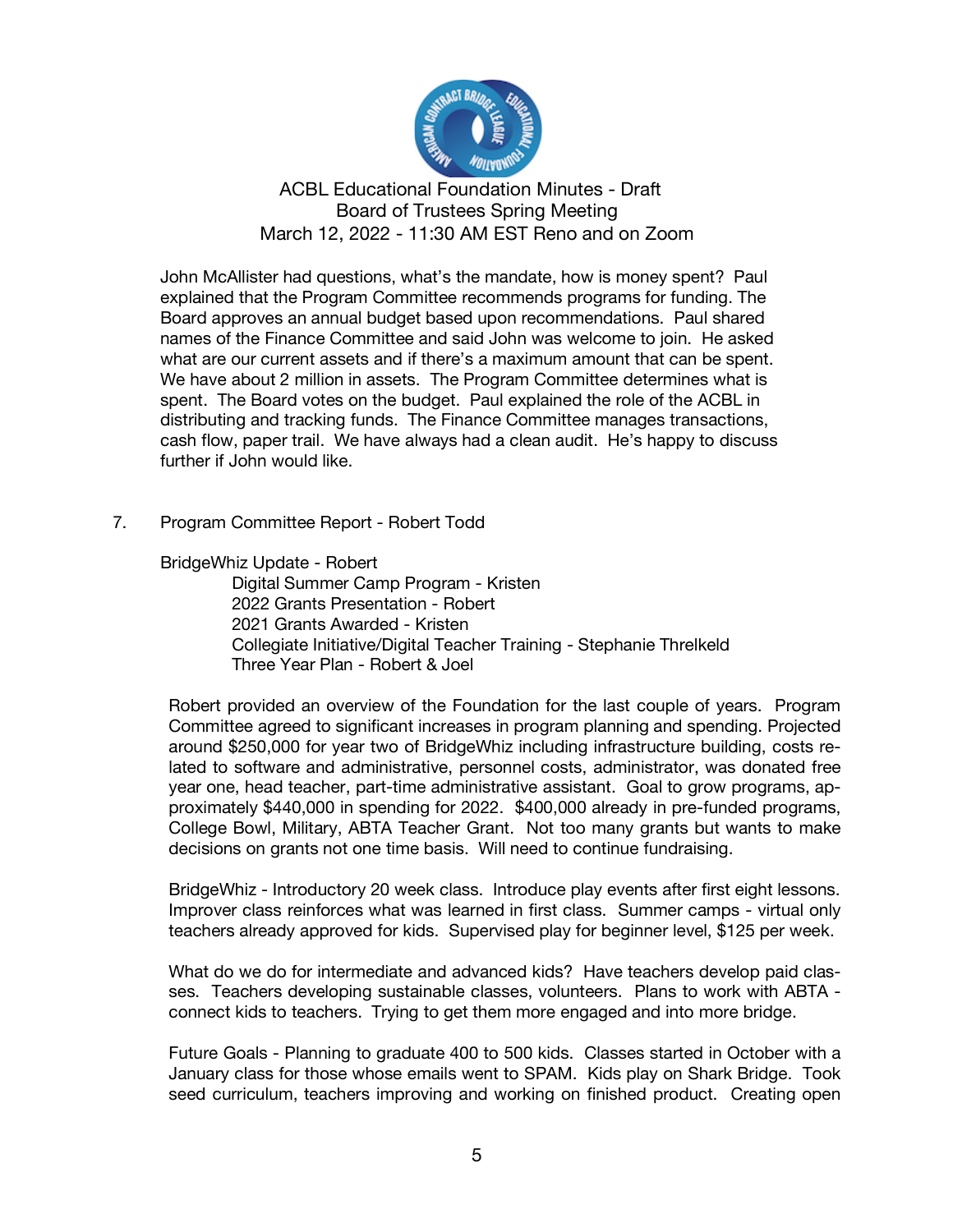

sourced curriculum to teach online. Planning to do more surveys, primarily surveyed to determine why kids didn't show up. Getting feed back regarding structure for next year.

Had to move quickly, expected 1,000 kids, over 2,000 registered. Needed more trained teachers, classes. Problems with kids changing schedules. More robust registration process developed. Held first tournament, very successful, 50 tables, over 200 kids.

Goal to increase marketing, 1,000 middle schools first year. Year two,1,500 to 2,000 kids including charter schools, private schools and camps. Partnering with districts that want all of their middle schools included. Partnering with other youth organizations such as Bridge for Youth, manning rooms for play. Shark Bridge - turn classrooms into a way kids can play tournaments. Safe space.

Digital Summer Camp Program - Kristen

Summer camps - Exciting. All different levels of teaching for kids. Non-competitive, entrepreneurial. Uses BridgeWhiz coaches this year, approved teachers in program. Supervised play. Pilot program, if successful will open up to other teachers wishing to hold an online camp in 2023. Offers at least one virtual camp per week in July and August, \$125 per class.

Collegiate Initiative - Stephanie Threlkeld

College programs took big hit with pandemic. Lost half of the programs. Close to fifty programs previously now around twenty. Will have a college Bridge Bowl in Providence. Normally offers 16 travel packages and twelve pair packages. Tournament in Providence not a qualifier, if you can get there, you can play. Reese suggested doing something for schools in close proximity, help with trains. First initial tournament, sixteen teams from nine schools. Stephanie was happy with progress. Another one on April 3rd, another three packages.

Educational Foundation sponsors Scholarships, \$32,000 and twelve pairs, \$12,000. The Program Committee authorized that all of the 2020 winners who were unable to compete in 2020 or 2021 would be honored in 2022 if they were representing their original school. If they were unable to make a team they could play as pairs.

Summer schedule very exciting, 10:00 and 3:00, no more night games. Stephanie plans to run Individual games for them every night. Any college kid can play. Should be fun for the kids, opportunity for them to socialize.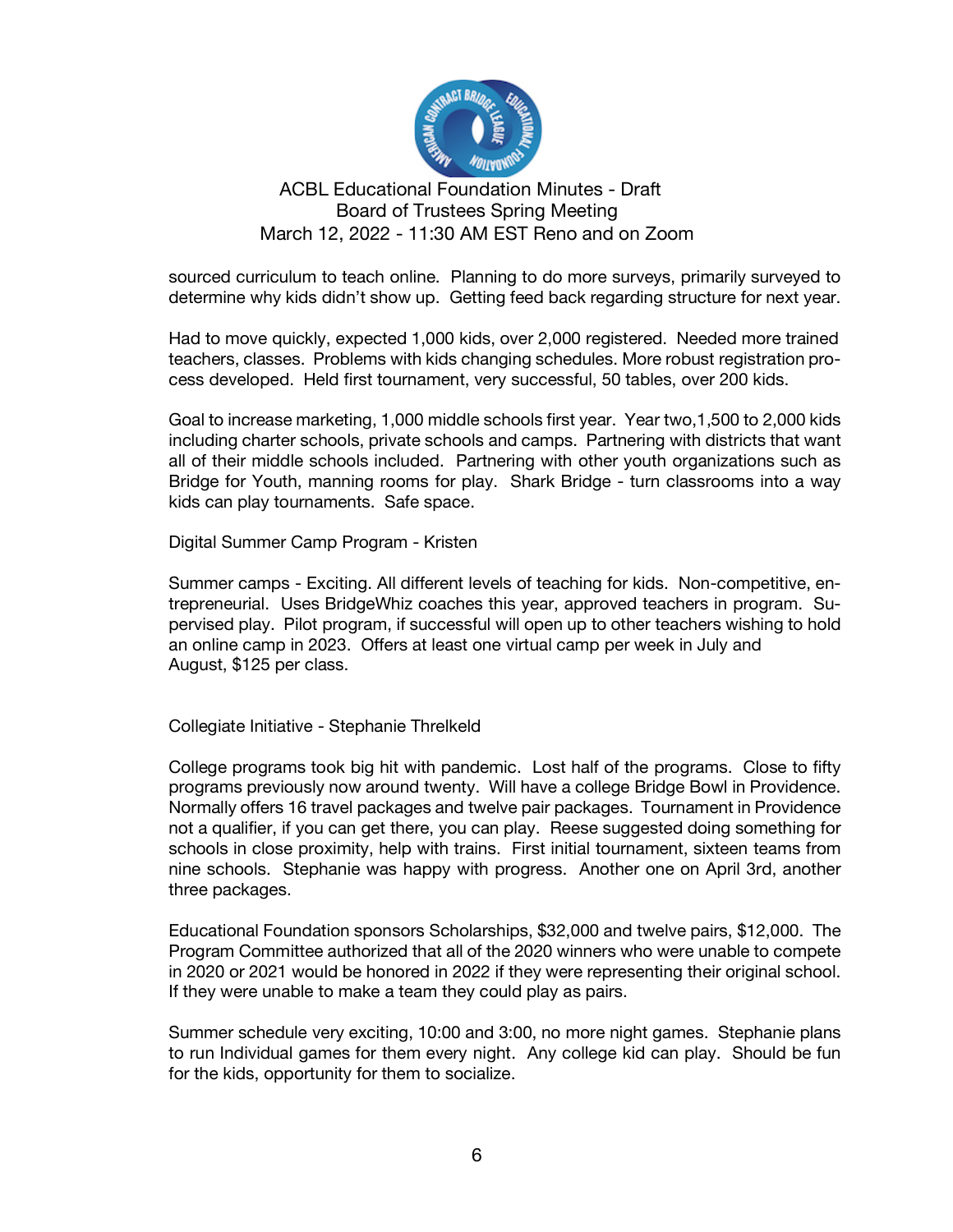

BBO offers access for college kids to play free, 12 boards, twice per month. Prepandemic, about 100 kids played. Master points and gift cards. However, afterwards it dropped off to around 20 kids. Kid were online all day for school. It shows the role bridge plays in their lives, social connections.

It costs about \$1,000 bucks per kid, \$6,000. A little less for pairs because they come in a day later. The ACBL subsidizes six teams, \$36,000.

Mitch Dunitz said we should double the number of teams. He will write a check for \$6,000 if we can add another team. He also recommended a Speedball Swiss event where kids played with the top players. He said that he could arrange for these players to play. Stephanie mentioned a possible Thursday night reception for the kids.

Teacher Grant - Betty Starzec

Teacher Breakfast designed to compliment what's happening in best practices. Impetus for getting it started, historically, teachers meeting at every NABC. Teachers coming on board and not knowing what to teach. New teacher's venue at every NABC. ACBL has OTC, online element. Mojo Jones (Morris) will do demonstration of online teaching in Reno. Free incentives, teaching materials and gifts to the first 20 teachers who signed up. Free Teacher Breakfast. Feeding ground for new teachers. Will be spending more money on new teachers. How to get teachers engaged? Connecting to new virtual players. Continued participation in ACBL Best Practices and the OTC courses to get the startup kits.

Three Year Plan - Robert Todd

Robert shared his screen. Estimates 1.2 million over four year time period. Goal is to maintain BridgeWhiz four years. Details of Foundation Budget Options 2021-2025. Spreadsheet outlined spending for BridgeWhiz, New Programs, Grants: Youth, College, Young Adult, 55+, Teacher, Military, Research/Technology, Other. Costs - Taxes, Administrative.

John McAllister asked where numbers came from. Took all grants, what people are asking for historically. Ours - pre-funded programs: About \$50,000, College Bowl, approximately \$100,000 Military, Teacher Grant. Social Bridge. Levels where we are and grew them. Growing every year. New programs.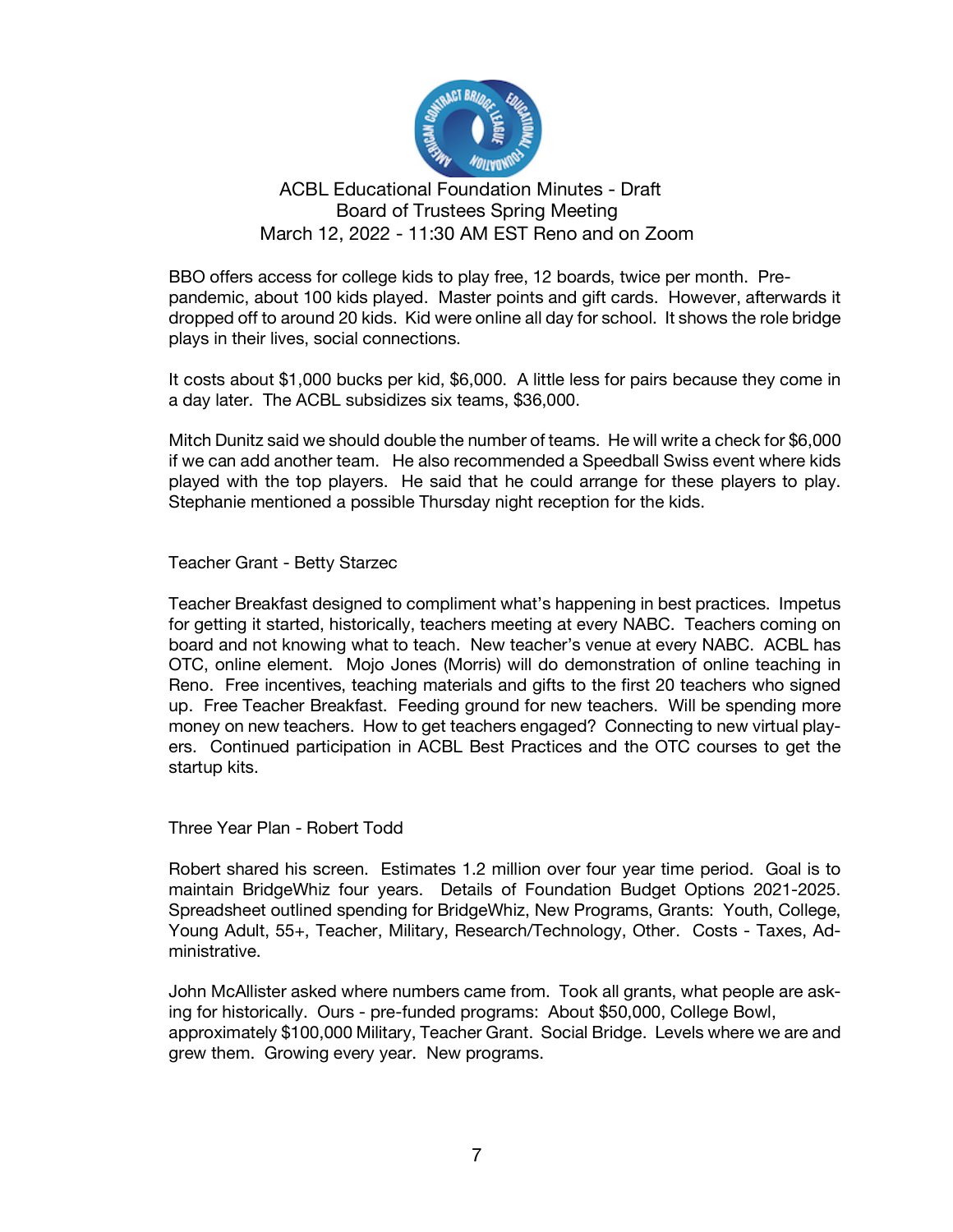

Development Report - Sharon Anderson/Mitch Dunitz

Sharon - What would we like to do above the 1.2 million? Appreciates document shared by Robert. Outlines what we want to do. Donors care about the future of bridge, sustaining it, want to see it grow. Outlining tactics for keeping bridge alive. Working on strategic partnerships. Mentioned potential donors. Working on how to make ask letter. Will meet with them personally if necessary. Suggested four year Legacy for the Foundation, matching gifts.

Sharon thanked Mitch. He deserves a great deal of credit for the \$100,000 given to the Foundation.

Joel said that we will have a menu of big ideas to discuss with donors. Major donors, ideal gifts no priority.

Robert asked Board members for wish lists, pie in the sky ideas if we had money.

Joel: Social Bridge, large community. Boys and Girls Clubs, national organizations, cain't work with all the school districts. Expansion of the Military Program. Paul: Social Bridge worthy investment, communications, things they can download and use. Long term dream program, fund some research that can prove that bridge effects critical thinking skills, can get bridge into schools for competitions. Standardize experience, now have some tools, data from BridgeWhiz and Tricky Bridge, two huge enablers. How are they doing vs control group? Mich: Expansion of College Program.

Robert: Youth Budget - small seed money, \$100,000 to do it right.

Sharon - Historically Educational Foundation has given lots of funds in Teaching Bridge programs. Should focus some of our communications in the future. Encourage people to apply for grants for innovative programs. Grant opportunities. Begin to build those areas.

Betty - Networking, teachers and bridge clubs. New teachers, what has been successful. Targeting specific age groups.

Paul - to build a program well, measure success. Have to hire someone. Newsletters. Develop platform.